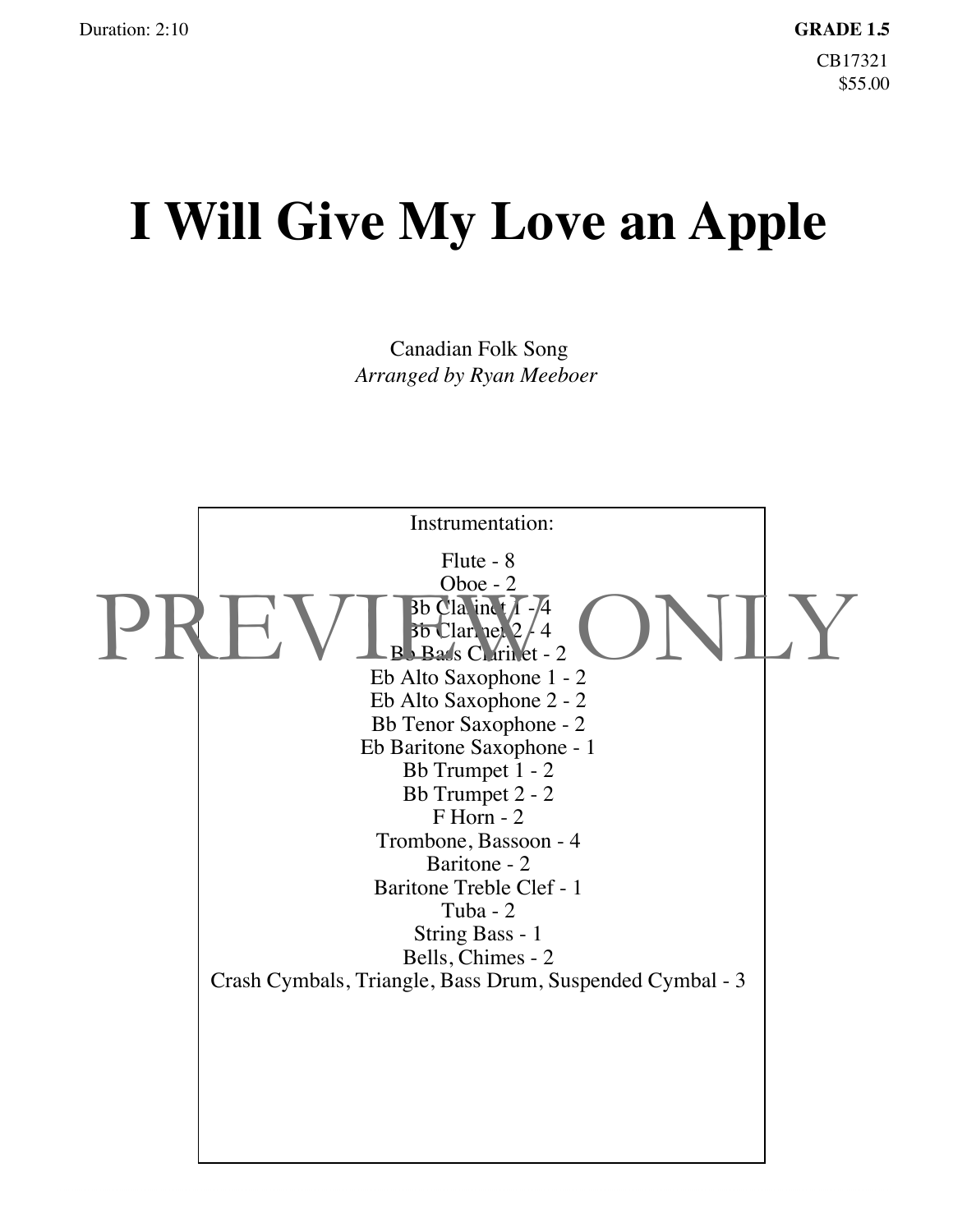## PUBLICATIONS **EIGHTH NOTE**

## I Will Give My Love an Apple

*Arranged by Ryan Meeboer* Canadian Folk Song

This is a peaceful arrangement of a Canadian folk song that was adapted from a Traditional English riddle song by Nova Scotians.

It is important that time be spent getting the alto saxophones to play the opening eighth note rhythm as smoothly as possible, especially since this material returns a number of times throughout the piece. Similarly, the clarinets need to perform the melody at measure 5 as smoothly as possible, as well as the trumpets, flutes, and altos at measure 13. Consider having the students practice a 'dah' tongue to articulate the rhythm just enough to create the separation, but not cut the notes off.

When reaching measure 13, all instruments enter to play together for the first time. Be sure not too much power is created dynamically, as you want to save the climax of the piece for measure 32.

Although it is not indicated, consider having the clarinets using staggered breathing technique from measures 20-31. Try to have half your section breathe at measure 20, and the other half at 22, and begin alternating bars where they take a breath from there. This way, there is not too much disruption to the flow of the piece. Use the same technique in the closing measures as well.

In the climac ic section of the piece, many parts have three accented notes in measures 36 and 37. These notes re meant to be nice and dramatic, but be sure the performers do not we exaggerate the accents. The rest at the beginning of measure  $36$  is in port int as well, as it allows the final passage of the melody to stand out alone for that brief moment and adds to the effect. The clin ac ic ection of the piece, m my parts have a tree accent d note in heast res 36 and 37. It is a reference and cranatic but be sure to a reference to not be experiented to the contract at the beginning of measure 3

> I will give my love an apple without any core, I will give my love a dwelling without any door, I will give my love a palace wherein she might be, That she might unlock it without any key.

How can there be an apple without any core? How can there be a dwelling without any door? How can there be a palace wherein she might be, That she can unlock without any key?

My head is an apple without any core? My mind is a dwelling without any door? My heart is a palace wherein she might be, That she can unlock without any key.

*This folk song arrangement is part of a collection for young band celebrating Canada's 150th anniversary since joining Confederation.*

ISBN: 9781771573825 CATALOG NUMBER:CB17321 COST: \$55.00 DURATION: 2:10 DIFFICULTY RATING:GRADE 1.5 Concert Band

## **www.enpmusic.com**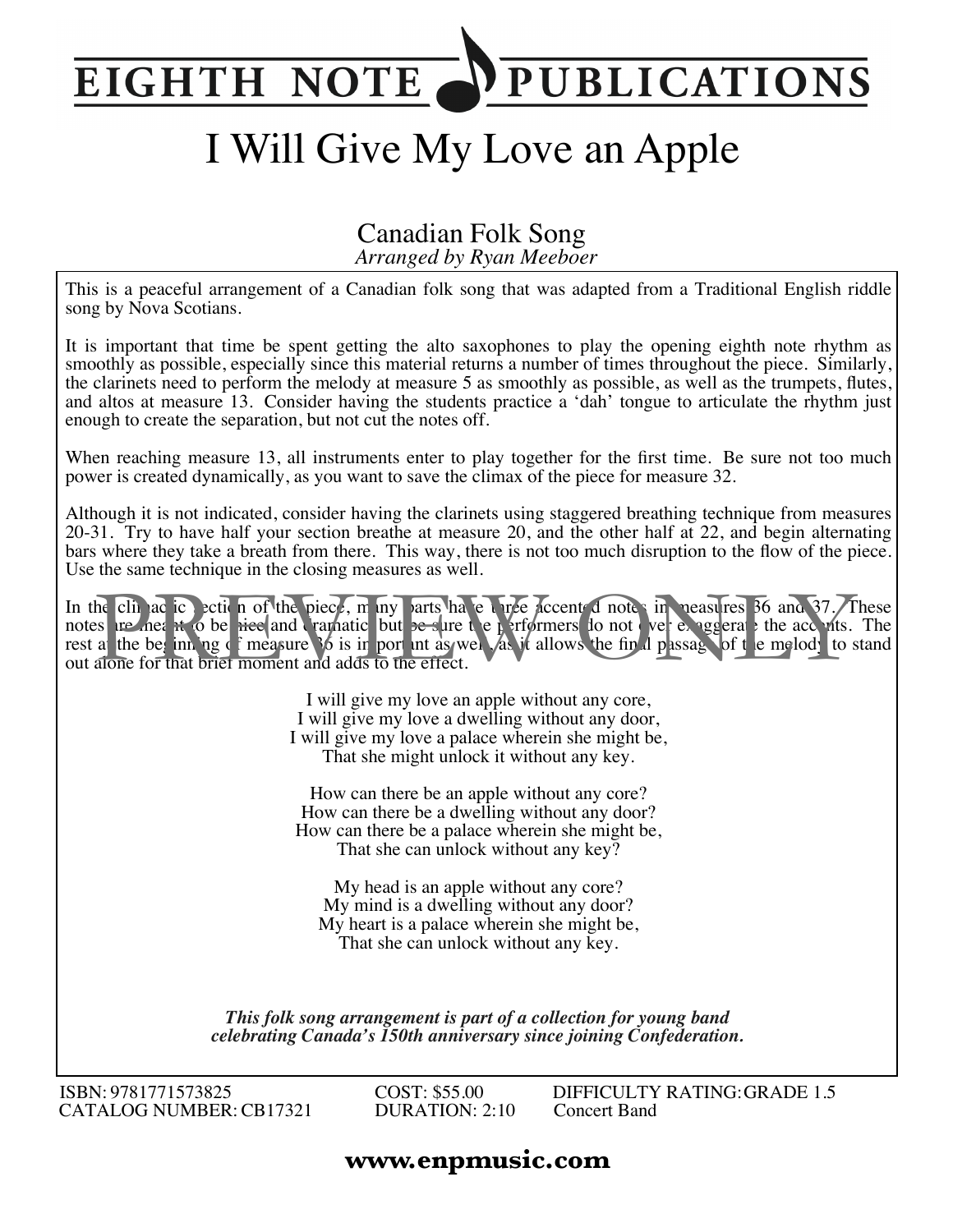*for Canada's 150th Anniversary - 2017*

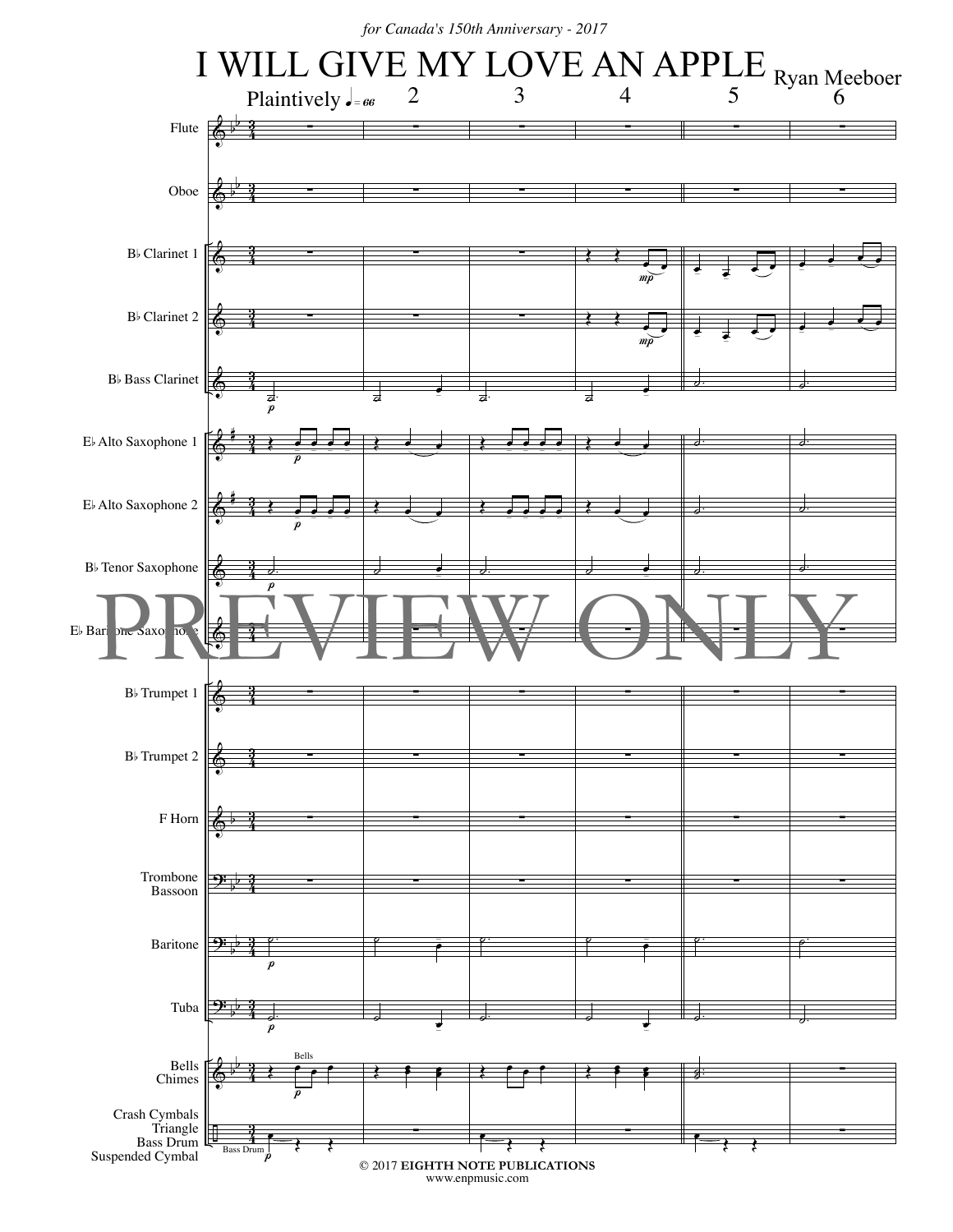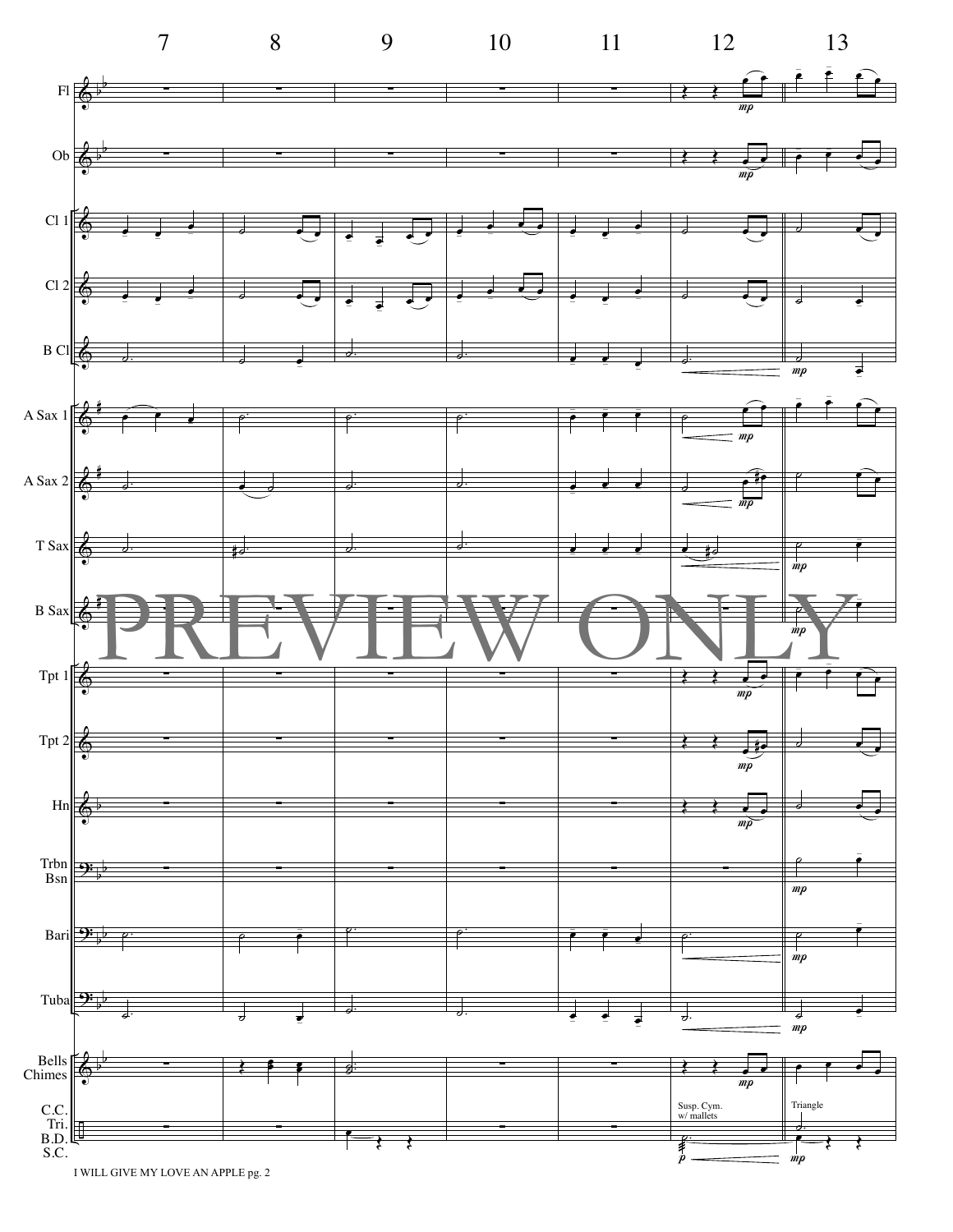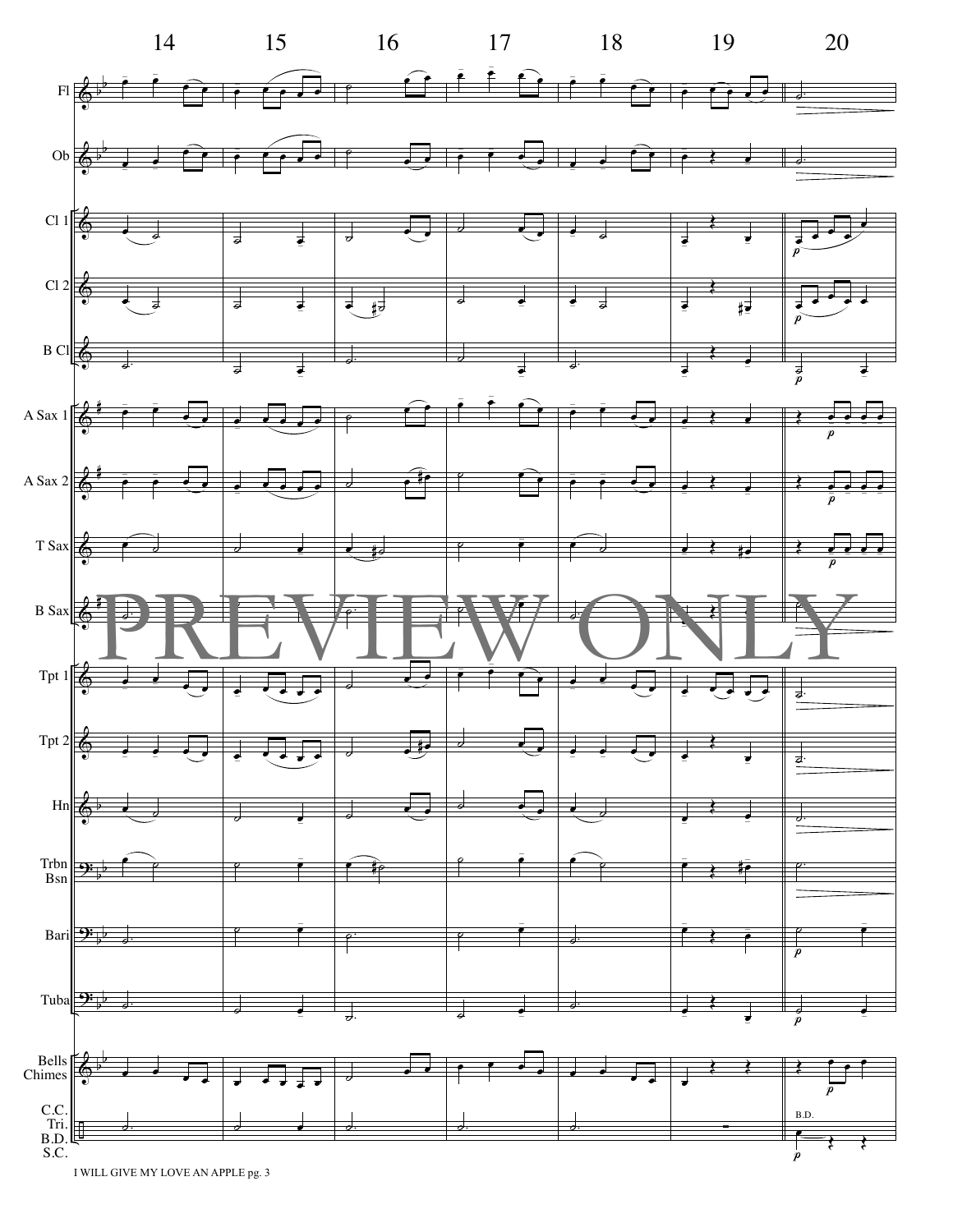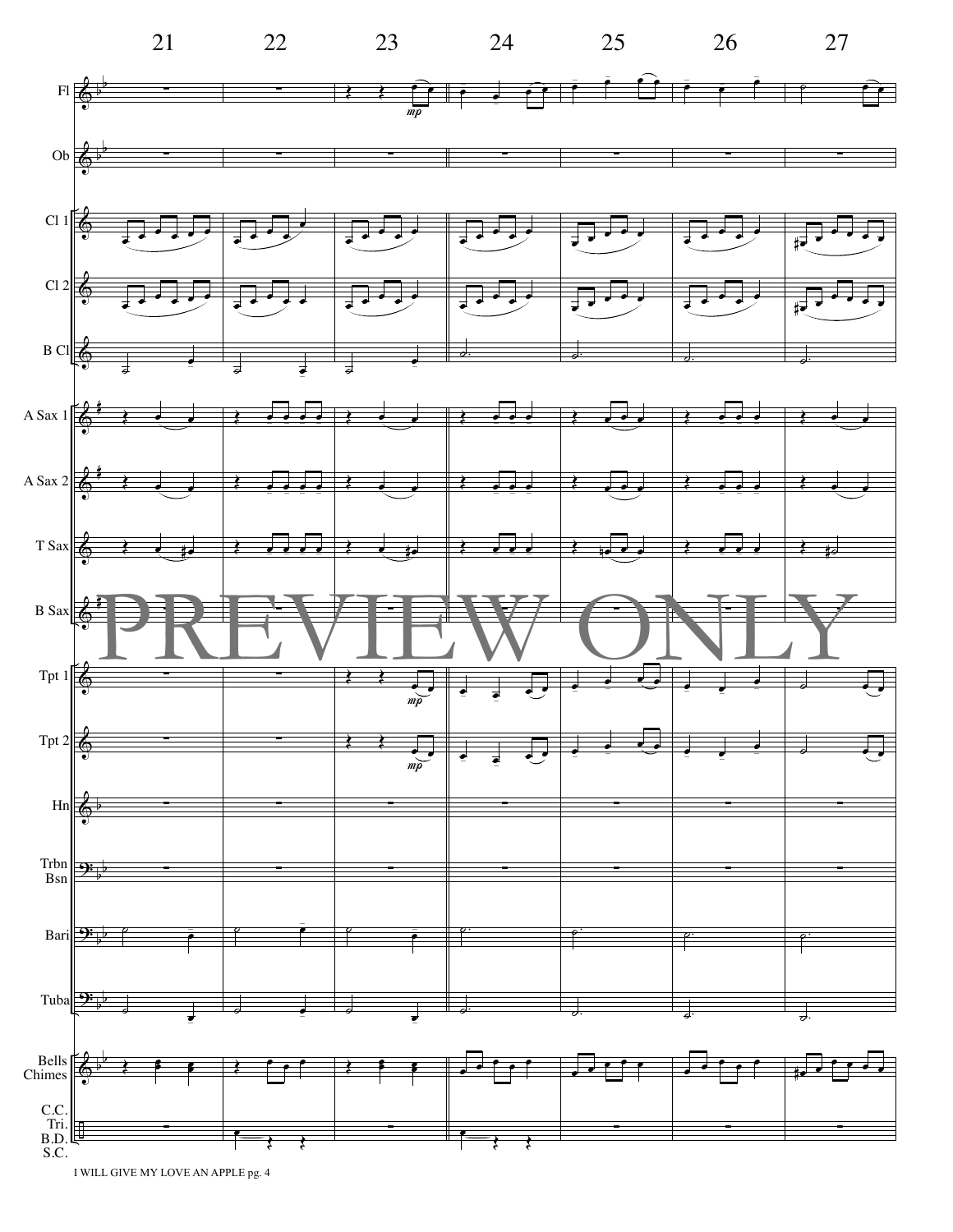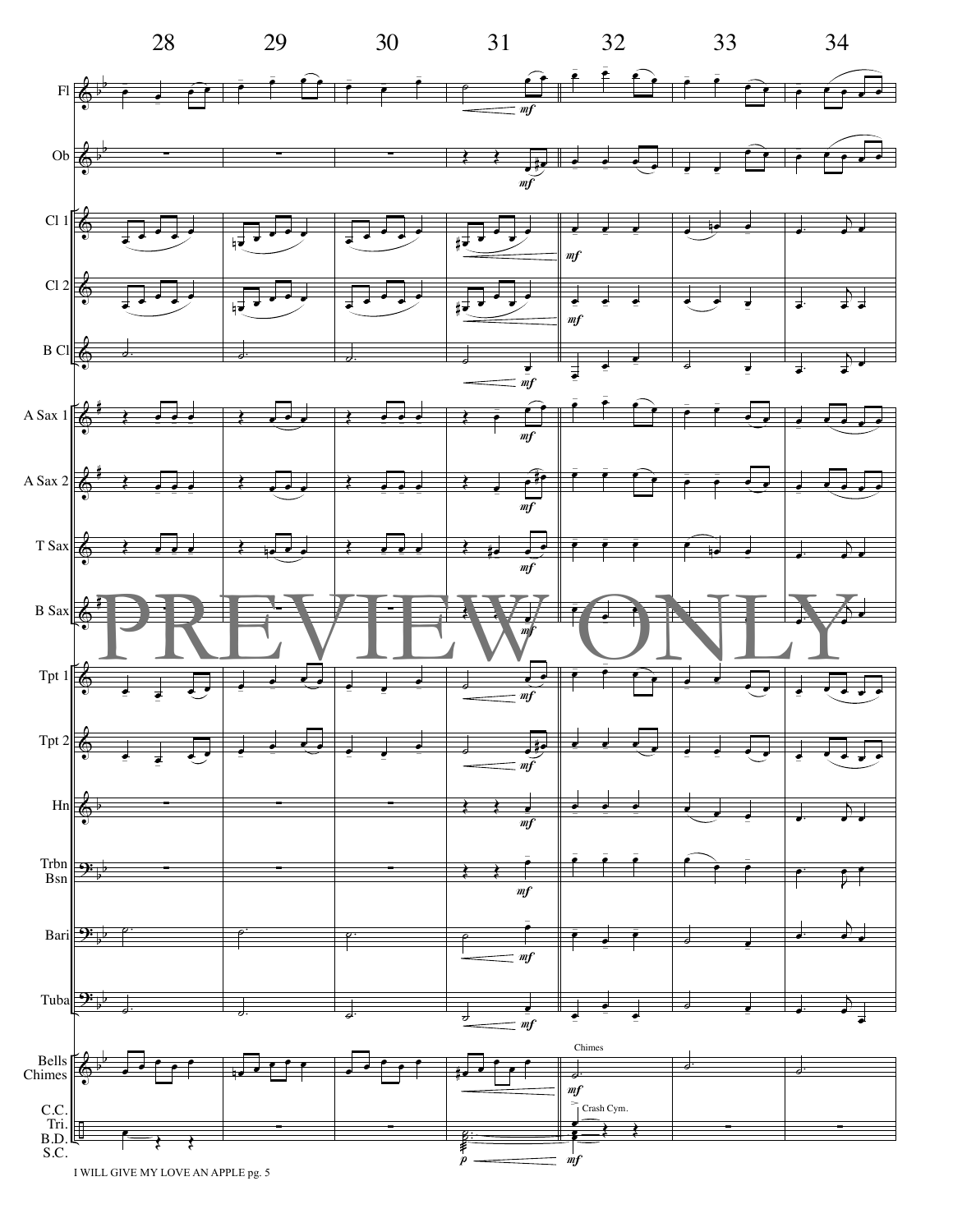